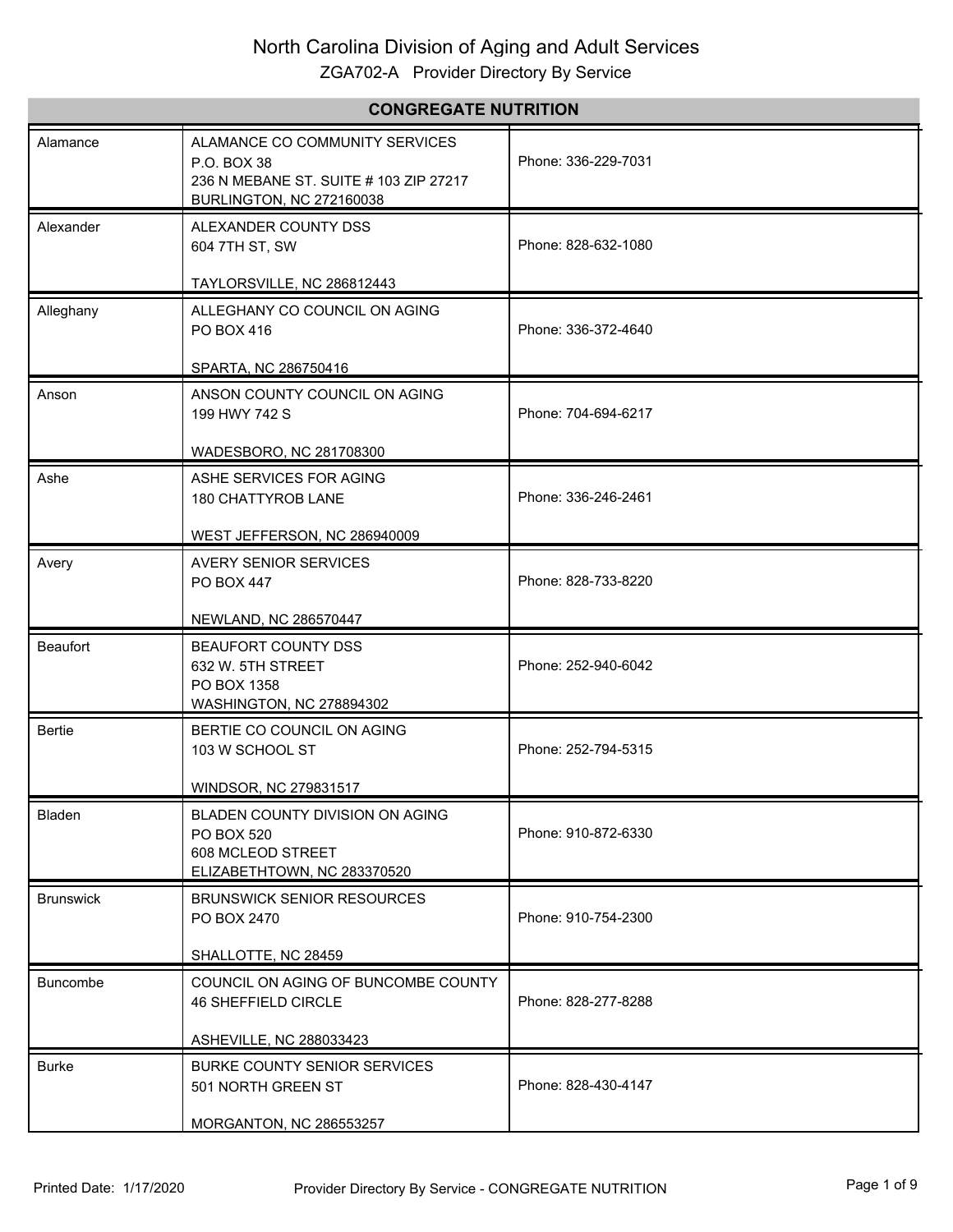| Cabarrus  | CABARRUS CO DEPT OF HUMAN SERVICES<br>1303 S. CANNON BOULEVARD                            | Phone: 704-920-1891 |
|-----------|-------------------------------------------------------------------------------------------|---------------------|
|           | KANNAPOLIS, NC 28083                                                                      |                     |
| Caldwell  | BLUE RIDGE COMMUNITY ACTION<br>800 N. GREEN STREET                                        | Phone: 828-438-6255 |
|           | <b>MORGANTON, NC 286555610</b>                                                            |                     |
| Camden    | ALBEMARLE COMMISSION<br>512 S. CHURCH ST.                                                 | Phone: 252-426-7093 |
|           | <b>HERTFORD, NC 279441225</b>                                                             |                     |
| Carteret  | CARTERET COUNTY SENIOR SERVICES<br>3820 GALANTIS DRIVE                                    | Phone: 252-247-2626 |
|           | MOREHEAD CITY, NC 285574310                                                               |                     |
| Caswell   | <b>CASWELL SENIOR SERVICES</b><br>PO BOX 1405                                             | Phone: 336-694-7447 |
|           | YANCEYVILLE, NC 273791405                                                                 |                     |
| Catawba   | CATAWBA COUNTY DSS<br>PO BOX 669                                                          | Phone: 828-695-5600 |
|           | NEWTON, NC 286580669                                                                      |                     |
| Chatham   | CHATHAM CO COUNCIL ON AGING<br>PO BOX 715                                                 | Phone: 919-542-4512 |
|           |                                                                                           |                     |
|           | PITTSBORO, NC 273120715                                                                   |                     |
| Cherokee  | J ROBERT PENLAND SENIOR CENTER<br>69 ALPINE STREET                                        | Phone: 828-837-2467 |
|           | MURPHY, NC 289062951                                                                      |                     |
| Chowan    | ALBEMARLE COMMISSION<br>512 S. CHURCH ST.                                                 | Phone: 252-426-7093 |
|           | <b>HERTFORD, NC 279441225</b>                                                             |                     |
| Clay      | <b>CLAY CO SENIOR CENTER</b><br>PO BOX 118<br>196 RITTER ROAD<br>HAYESVILLE, NC 289040118 | Phone: 828-389-9271 |
|           |                                                                                           |                     |
| Cleveland | CLEVELAND CO COUNCIL ON AGING<br>100 T. R. HARRIS DRIVE                                   | Phone: 704-482-3488 |
|           |                                                                                           |                     |
|           | SHELBY, NC 281503476                                                                      |                     |
| Columbus  | COLUMBUS CO DEPT OF AGING<br>PO BOX 1327                                                  | Phone: 910-640-6602 |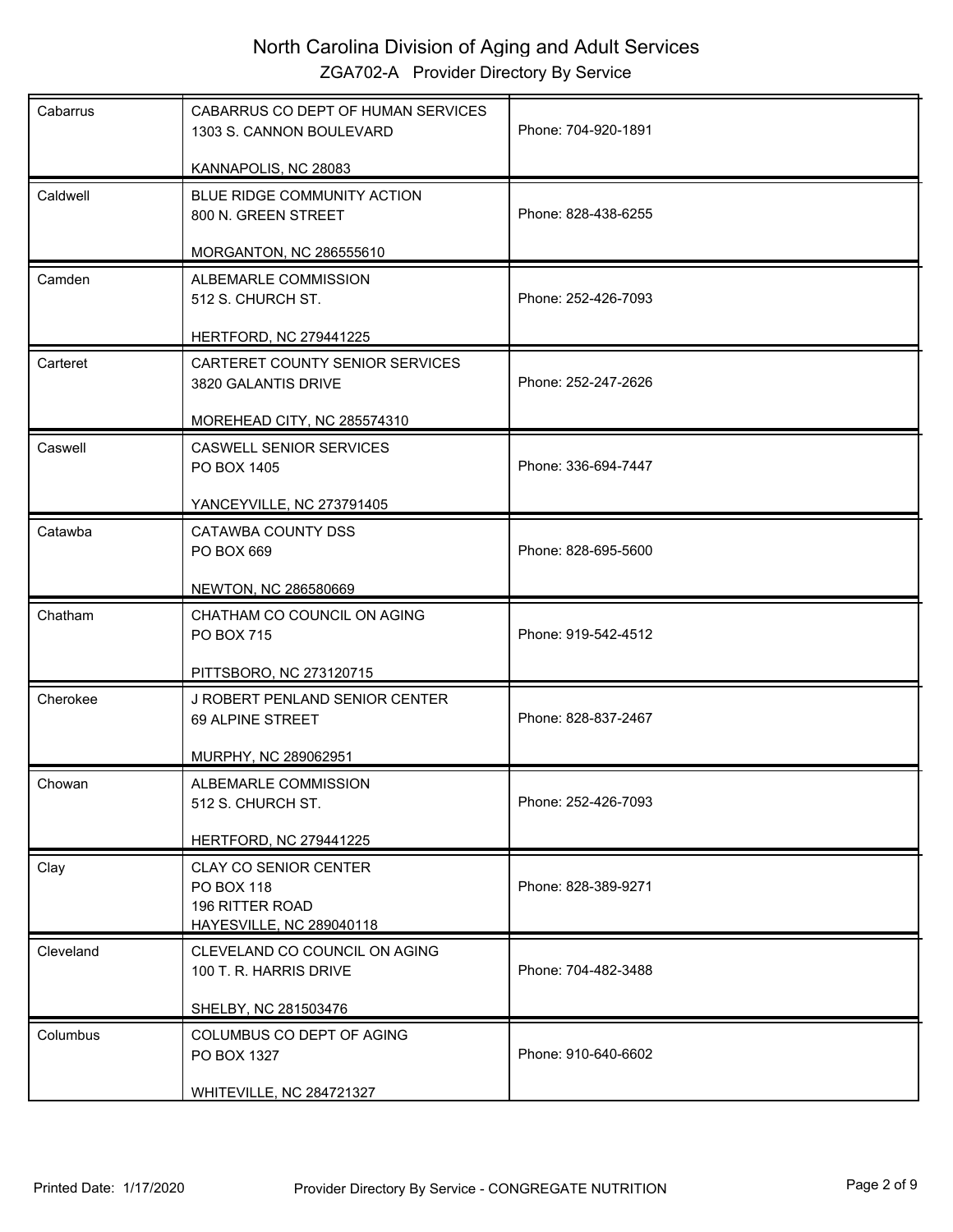| Craven     | <b>CRAVEN COUNTY DSS</b><br>2818 NEUSE BLVD                                                     | Phone: 252-636-4900 |
|------------|-------------------------------------------------------------------------------------------------|---------------------|
|            | NEW BERN, NC 285631717                                                                          |                     |
| Craven     | HAVELOCK SENIOR CENTER<br>103 TRADER AVENUE                                                     | Phone: 252-444-6445 |
|            | HAVELOCK, NC 28532                                                                              |                     |
| Cumberland | CUMBERLAND COUNTY COUNCIL ON OLDER A<br>339 DEVERS STREET                                       | Phone: 910-484-0111 |
|            | FAYETTEVILLE, NC 283034750                                                                      |                     |
| Currituck  | ALBEMARLE COMMISSION<br>512 S. CHURCH ST.                                                       | Phone: 252-426-7093 |
|            | <b>HERTFORD, NC 279441225</b>                                                                   |                     |
| Dare       | ALBEMARLE COMMISSION<br>512 S. CHURCH ST.                                                       | Phone: 252-426-7093 |
|            | <b>HERTFORD, NC 279441225</b>                                                                   |                     |
| Davidson   | DAVIDSON COUNTY SENIOR SERVICES<br>555B-W CENTER ST. EXT.                                       | Phone: 336-242-2290 |
|            | LEXINGTON, NC 272951385                                                                         |                     |
| Davie      | DAVIE COUNTY SENIOR SERVICES<br>278 MERONEY STREET                                              | Phone: 336-753-6230 |
|            | <b>MOCKSVILLE, NC 270282012</b>                                                                 |                     |
| Duplin     | DUPLIN CO SERVICES FOR AGED<br>213 SEMINARY STREET<br>P.O. BOX 928<br>KENANSVILLE, NC 283490928 | Phone: 910-296-2140 |
| Durham     | DURHAM CENTER FOR SENIOR LIFE<br>406 RIGSBEE AVE., SUITE 202                                    | Phone: 919-688-8247 |
|            | DURHAM, NC 27701                                                                                |                     |
| Edgecombe  | DUNBAR COMMUNITY DEVELOPMENT CLUB<br>275 NEW NOPE CHURCH ROAD                                   | Phone: 252-446-6098 |
|            | BATTLEBORO, NC 27809                                                                            |                     |
| Edgecombe  | TOWN OF TARBORO<br>305 WEST BAKER STREET                                                        | Phone: 252-641-4264 |
|            | TARBORO, NC 278863714                                                                           |                     |
| Forsyth    | SENIOR SERVICES, INC.<br>2895 SHOREFAIR DRIVE                                                   | Phone: 336-725-0907 |
|            | WINSTON-SALEM, NC 271054237                                                                     |                     |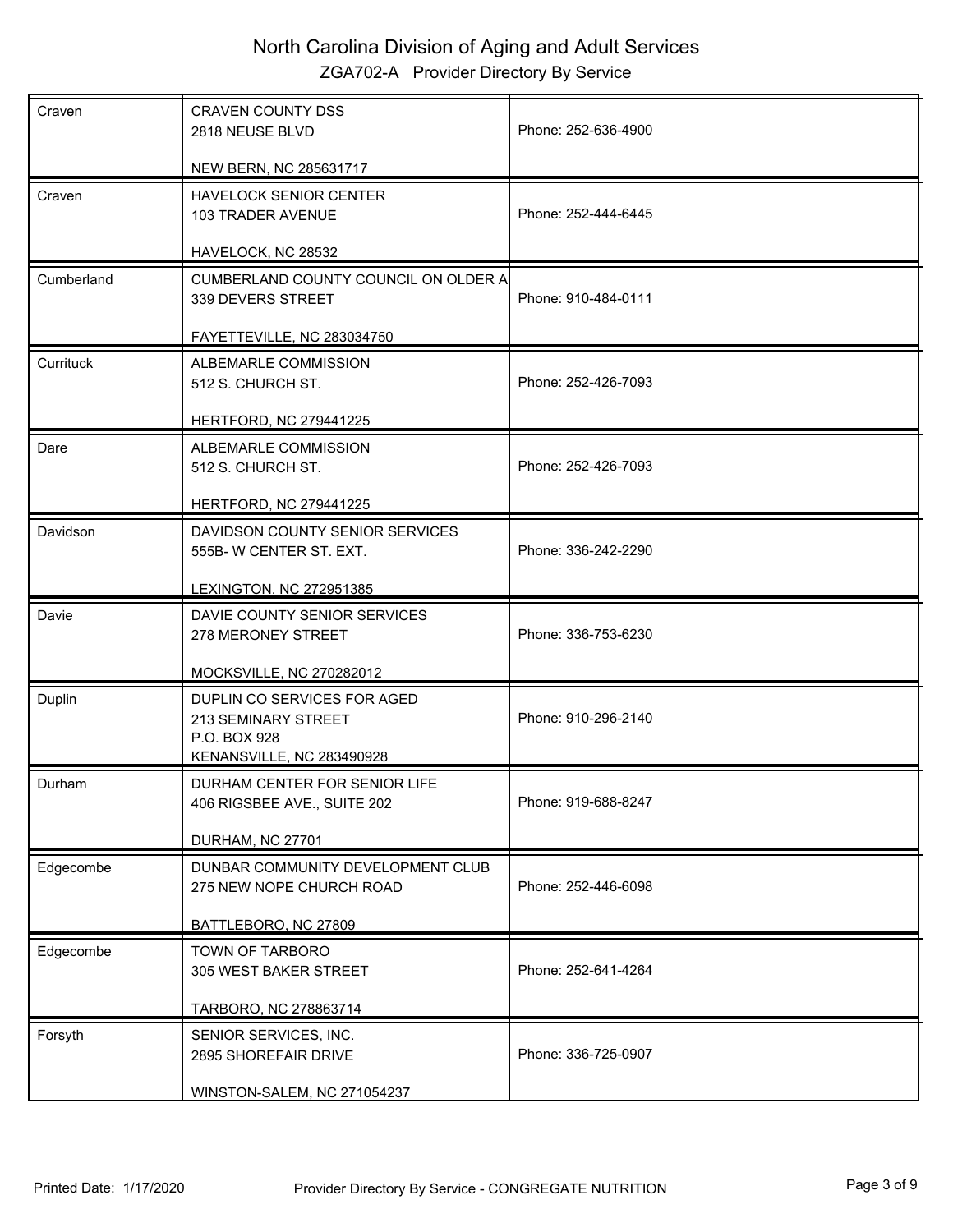| Franklin  | FRANKLIN COUNTY DEPT OF AGING<br>127 SHANNON VILLAGE                                                 | Phone: 919-496-1131 |
|-----------|------------------------------------------------------------------------------------------------------|---------------------|
|           | LOUISBURG, NC 275492672                                                                              |                     |
| Gaston    | <b>GASTON COUNTY HHS</b><br>330 DR. MARTIN LUTHER KING, JR. WAY                                      | Phone: 704-862-7540 |
|           | GASTONIA, NC 280522332                                                                               |                     |
| Gates     | ALBEMARLE COMMISSION<br>512 S. CHURCH ST.                                                            | Phone: 252-426-7093 |
|           | <b>HERTFORD, NC 279441225</b>                                                                        |                     |
| Graham    | <b>GRAHAM CO SENIOR SERVICES</b><br><b>12 MAIN STREET</b>                                            | Phone: 828-479-7977 |
|           | ROBBINSVILLE, NC 287718413                                                                           |                     |
| Granville | <b>GRANVILLE CO SENIOR SERVICES</b><br>107 LANIER STREET<br>PO BOX 1287<br>OXFORD, NC 27565          | Phone: 919-693-1930 |
| Greene    | <b>GREENE COUNTY SENIOR SERVICES</b><br>PO BOX 36<br>104 GREENRIDGE ROAD<br>SNOW HILL, NC 285800036  | Phone: 252-747-5436 |
| Guilford  | SENIOR RESOURCES OF GUILFORD<br>1401 BENJAMIN PARKWAY                                                | Phone: 336-373-4816 |
|           | GREENSBORO, NC 27408                                                                                 |                     |
| Halifax   | HALIFAX COUNTY COA<br>PO BOX 646<br>26 N. KING STREET<br><b>HALIFAX, NC 278390159</b>                | Phone: 252-583-1688 |
| Halifax   | HALIWA-SAPONI IND. TRIBE INC.<br>PO BOX 99<br>39021 NC HWY 561<br><b>HOLLISTER, NC 278440099</b>     | Phone: 252-586-4017 |
| Halifax   | HATTIE PALMER STATON SENIOR CENTER OF<br>PO BOX 537<br>1403 CHURCH ST<br>SCOTLAND NECK, NC 278740537 | Phone: 252-826-3191 |
| Harnett   | HARNETT CO HEALTH DEPT. DIVISION ON AGIN<br>309 W CORNELIUS HARNETT BLVD                             | Phone: 910-893-7578 |
|           | LILLINGTON, NC 275469335                                                                             |                     |
| Haywood   | MOUNTAIN PROJECTS INC                                                                                | Phone: 828-452-1447 |
|           | 2251 OLD BALSAM ROAD<br>WAYNESVILLE, NC 287867759                                                    |                     |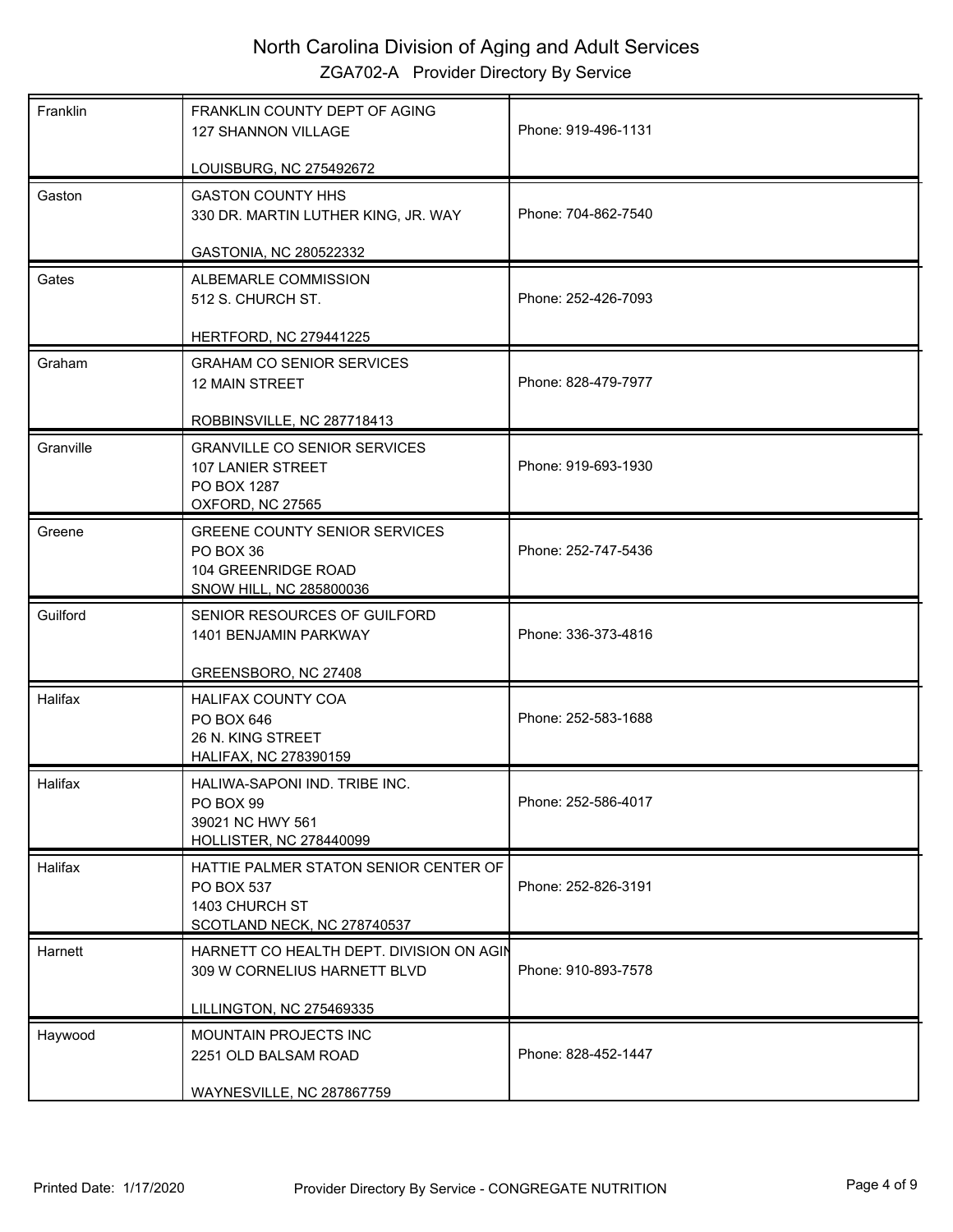| Henderson | COUNCIL ON AGING FOR HENDERSON COUNT<br>105 KING CREEK BLVD.                            | Phone: 828-692-4203 |
|-----------|-----------------------------------------------------------------------------------------|---------------------|
|           | HENDERSONVILLE, NC 287924846                                                            |                     |
| Hertford  | HERTFORD CO OFFICE OF AGING<br>408 S CAMP ST                                            | Phone: 252-358-7856 |
|           | WINTON, NC 279869744                                                                    |                     |
| Hoke      | SENIOR SERVICES OF HOKE COUNTY<br>PO BOX 637<br>423 E. CENTRAL AVE<br>RAEFORD, NC 28376 | Phone: 910-875-8588 |
| Hyde      | ALBEMARLE COMMISSION<br>512 S. CHURCH ST.                                               | Phone: 252-426-7093 |
|           | <b>HERTFORD, NC 279441225</b>                                                           |                     |
| Iredell   | IREDELL COUNCIL ON AGING, INC.<br>PO BOX 344                                            | Phone: 704-873-5171 |
|           | STATESVILLE, NC 286870344                                                               |                     |
| Jackson   | JACKSON CO DEPT ON AGING<br>100 COUNTY SERVICES PARK                                    | Phone: 828-631-8038 |
|           | SYLVA, NC 287799741                                                                     |                     |
|           |                                                                                         |                     |
| Johnston  | COMMUNITY & SENIOR SERVICES OF JOHNST<br>1363 WEST MARKET STREET                        | Phone: 919-934-6066 |
|           | SMITHFIELD, NC 275773340                                                                |                     |
| Jones     | JONES COUNTY DSS<br>PO BOX 250<br>418 HWY 58 N<br>TRENTON, NC 28585                     | Phone: 252-448-2581 |
| Lee       | LEE COUNTY SENIOR SERVICES<br>1615 S THIRD STREET                                       | Phone: 919-776-0501 |
|           | SANFORD, NC 273305663                                                                   |                     |
| Lenoir    | LENOIR CO COUNCIL ON AGING<br>112 E BLOUNT ST                                           | Phone: 252-527-1545 |
|           | KINSTON, NC 28501                                                                       |                     |
| Lincoln   | LINCOLN CO SENIOR SERVICES DPT<br>P O BOX 939                                           | Phone: 704-732-9053 |
|           | LINCOLNTON, NC 280930939                                                                |                     |
| Macon     | MACON CO SENIOR SERVICES<br>108 WAYAH STREET<br>FRANKLIN, NC 287343331                  | Phone: 828-349-2058 |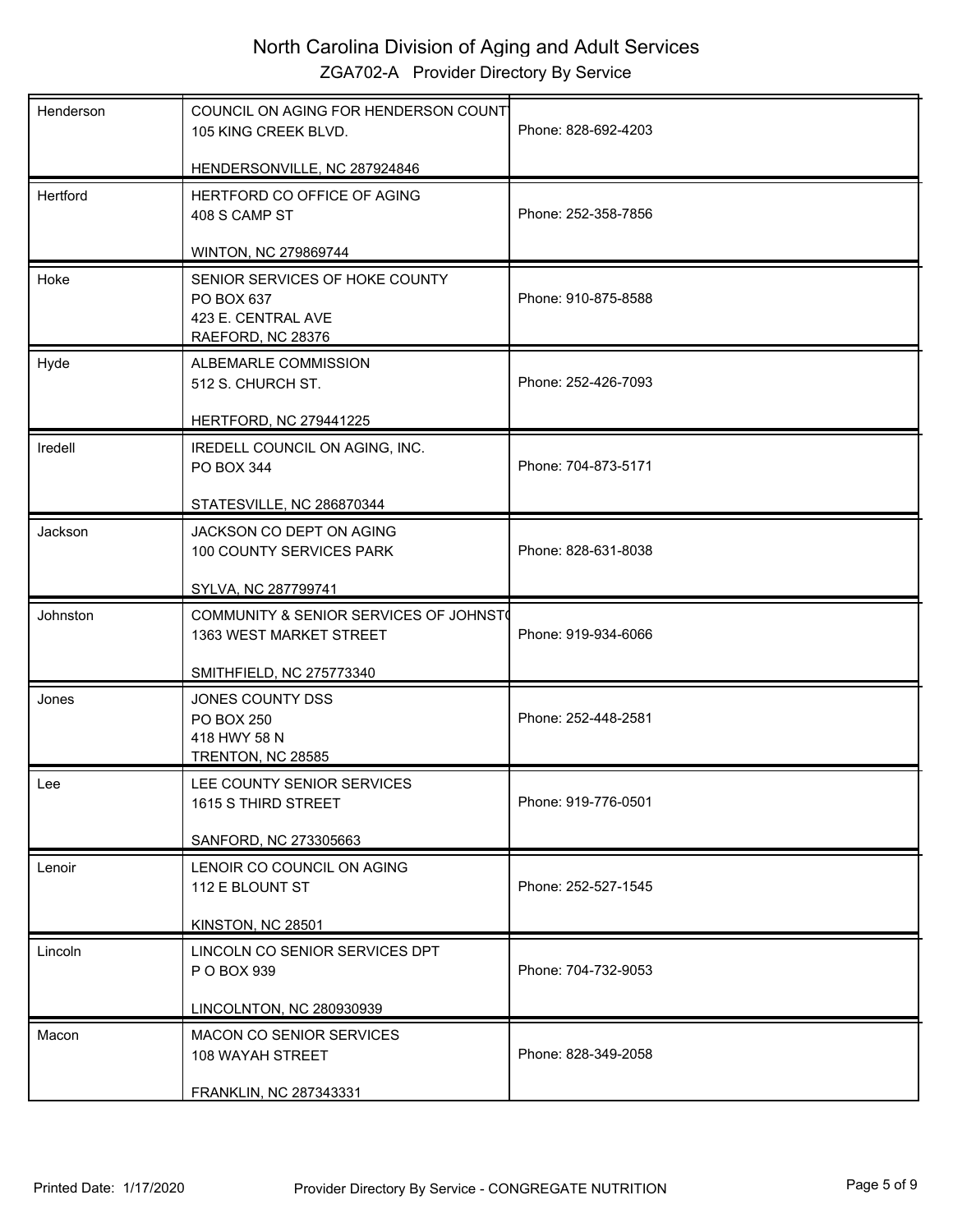| Madison     | MADISON CO DEPT OF COMM SVCS<br>462 LONG BRANCH ROAD                                                          | Phone: 828-649-2722 |
|-------------|---------------------------------------------------------------------------------------------------------------|---------------------|
|             | MARSHALL, NC 287536376                                                                                        |                     |
| Martin      | <b>MARTIN COUNTY ADULT &amp; AGING SERVICES</b><br>201 LEE STREET<br>PO BOX 1023<br>WILLIAMSTON, NC 278921712 | Phone: 252-792-1027 |
| McDowell    | MCDOWELL DSS/MCDOWELL SENIOR CENTER<br>PO BOX 338                                                             | Phone: 828-659-0821 |
|             | MARION, NC 28752                                                                                              |                     |
| Mecklenburg | MECKLENBURG COUNTY DSS<br>301 BILLINGSLEY ROAD                                                                | Phone: 704-336-3000 |
|             | CHARLOTTE, NC 282111005                                                                                       |                     |
| Mitchell    | MITCHELL SENIOR CENTER<br>152 LEDGER SCHOOL ROAD                                                              | Phone: 828-688-3019 |
|             | BAKERSVILLE, NC 287057265                                                                                     |                     |
| Montgomery  | MONTGOMERY COUNTY<br>102 E. SPRING STREET<br>POST OFFICE 425<br>TROY, NC 273712056                            | Phone: 910-576-6531 |
| Moore       | MOORE COUNTY DEPT OF AGING<br>PO BOX 487                                                                      | Phone: 910-215-0900 |
|             | CARTHAGE, NC 283270487                                                                                        |                     |
| Nash        | NASH CO AGING DEPARTMENT<br>103 NORTH ALSTON ST.                                                              | Phone: 252-459-1691 |
|             | <b>NASHVILLE, NC 278561301</b>                                                                                |                     |
| New Hanover | NEW HANOVER CO SENIOR RESOURCE CENTE<br>2222 S COLLEGE RD                                                     | Phone: 910-798-6400 |
|             | <b>WILMINGTON, NC 284035545</b>                                                                               |                     |
| Onslow      | ONSLOW COUNTY SENIOR SERVICES<br>PO BOX 982                                                                   | Phone: 910-455-2747 |
|             | JACKSONVILLE, NC 285410982                                                                                    |                     |
| Orange      | ORANGE COUNTY DEPT ON AGING<br><b>SEYMOUR CENTER</b><br>2551 HOMESTEAD ROAD<br>CHAPEL HILL, NC 275169087      | Phone: 919-245-4254 |
| Pamlico     | PAMLICO SENIOR SERVICES<br>PO BOX 184<br>800 MAIN ST<br>ALLIANCE, NC 28509                                    | Phone: 252-745-7196 |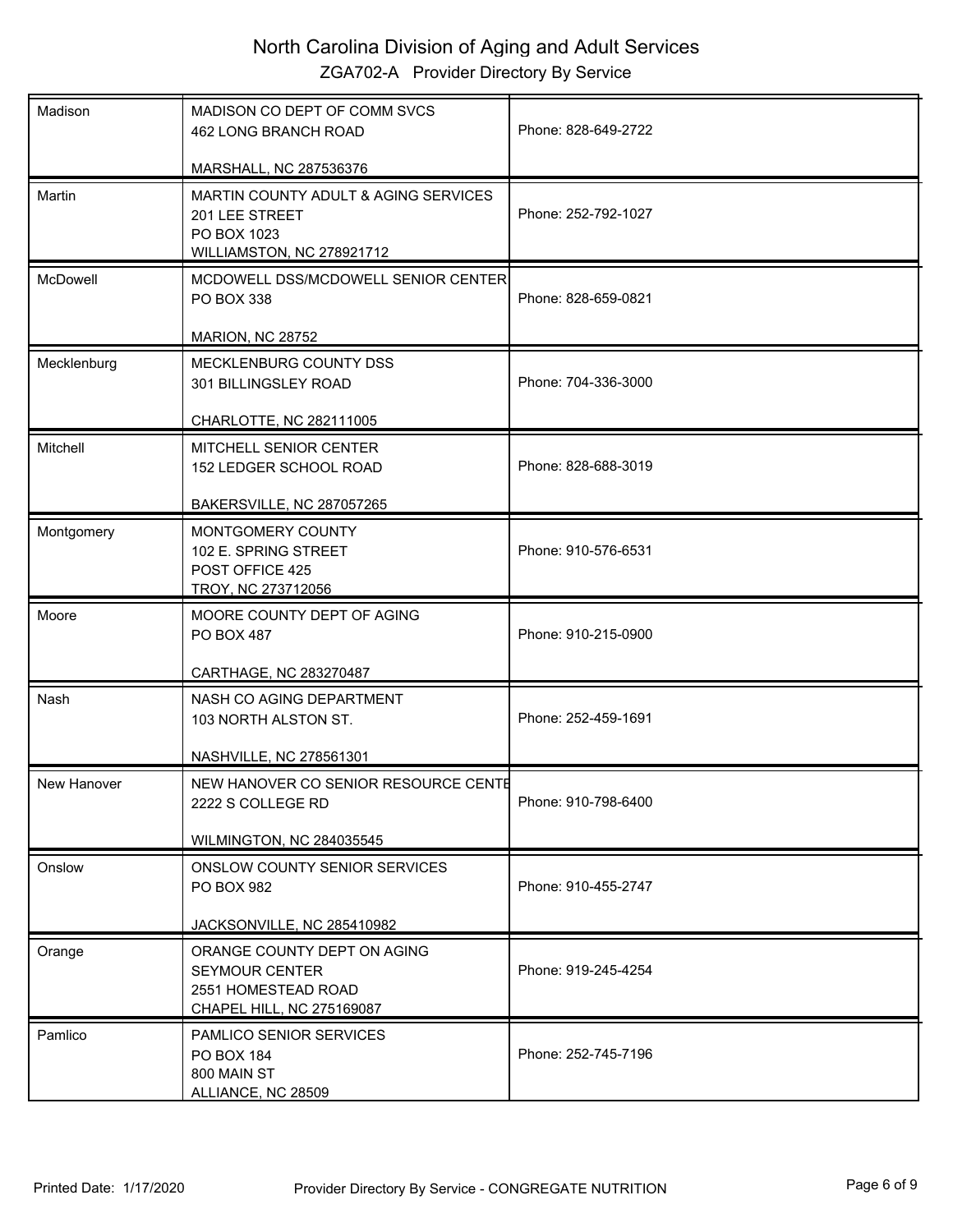| Pasquotank | ALBEMARLE COMMISSION<br>512 S. CHURCH ST.                                                                 | Phone: 252-426-7093 |
|------------|-----------------------------------------------------------------------------------------------------------|---------------------|
|            | HERTFORD, NC 279441225                                                                                    |                     |
| Pender     | PENDER ADULT SERVICES, INC.<br>901 SOUTH WALKER STREET<br>PO BOX 1251<br>BURGAW, NC 284251251             | Phone: 910-259-9119 |
| Perquimans | ALBEMARLE COMMISSION<br>512 S. CHURCH ST.                                                                 | Phone: 252-426-7093 |
| Person     | HERTFORD, NC 279441225<br>PERSON COUNTY SENIOR CENTER<br>87 SEMORA ROAD                                   | Phone: 336-599-7484 |
|            | PO BOX 764<br>ROXBORO, NC 275730764                                                                       |                     |
| Pitt       | PITT CO COUNCIL ON AGING<br>4551 COUNTY HOME ROAD.                                                        | Phone: 252-752-1717 |
|            | GREENVILLE, NC 278588039                                                                                  |                     |
| Polk       | THE MEETING PLACE SENIOR CENTER<br>75 CARMEL LANE                                                         | Phone: 828-894-0001 |
|            | COLUMBUS, NC 28722                                                                                        |                     |
| Randolph   | RANDOLPH SENIOR ADULTS ASSOCIATION, IN<br>347 W SALISBURY STREET<br>PO BOX 1852<br>ASHEBORO, NC 272041852 | Phone: 336-625-3389 |
| Richmond   | RICHMOND COUNTY AGING SERVICES<br>225 SOUTH LAWRENCE STREET                                               | Phone: 910-997-4491 |
|            | ROCKINGHAM, NC 28379                                                                                      |                     |
| Robeson    | <b>I UMBER RIVER COUNCIL OF GOVERNMENTS</b><br>30 CJ WALKER ROAD                                          | Phone: 910-618-5533 |
|            | PEMBROKE, NC 283727340                                                                                    |                     |
| Rockingham | AGING, DISABILITY & TRANSIT SERVICES<br>105 LAWSONVILLE AVENUE                                            | Phone: 336-349-2343 |
|            | REIDSVILLE, NC 27323                                                                                      |                     |
| Rowan      | <b>RUFTY-HOLMES SENIOR CENTER</b><br>1120 S MARTIN LUTHER KING JR AVE                                     | Phone: 704-216-7714 |
|            | SALISBURY, NC 28144                                                                                       |                     |
| Rutherford | RUTHERFORD CO DEPT OF AGING/SR CTR<br>193 CALLAHAN KOON RD STE 132                                        | Phone: 828-287-6409 |
|            | SPINDALE, NC 281602219                                                                                    |                     |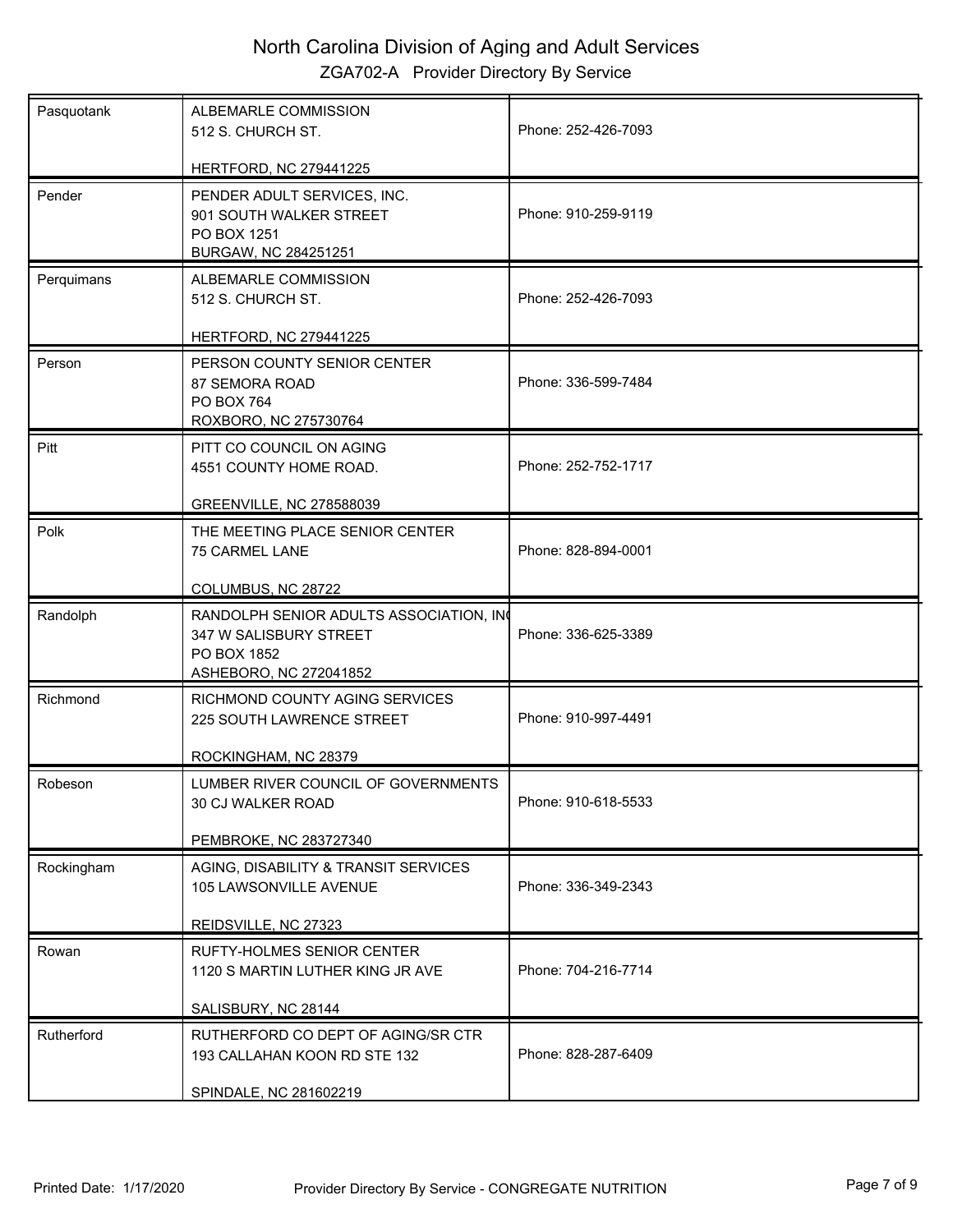| Sampson       | SAMPSON COUNTY DEPT ON AGING<br>405 COUNTY COMPLEX ROAD<br><b>SUITE 140</b><br>CLINTON, NC 283284781 | Phone: 910-592-4653 |
|---------------|------------------------------------------------------------------------------------------------------|---------------------|
| Scotland      | LUMBER RIVER COUNCIL OF GOVERNMENTS<br>30 CJ WALKER ROAD                                             | Phone: 910-618-5533 |
|               | PEMBROKE, NC 283727340                                                                               |                     |
| Stanly        | STANLY CO SENIOR SERVICES DEPT<br>283 N THIRD ST                                                     | Phone: 704-986-3769 |
|               | ALBEMARLE, NC 280014011                                                                              |                     |
| <b>Stokes</b> | STOKES COUNTY SENIOR SERVICES<br>PO BOX 29                                                           | Phone: 336-593-8156 |
|               | DANBURY, NC 270160029                                                                                |                     |
| Surry         | <b>YVEDDI</b><br>PO BOX 309                                                                          | Phone: 336-367-7251 |
|               | <b>BOONVILLE, NC 270118943</b>                                                                       |                     |
| Swain         | <b>EASTERN BAND OF CHEROKEES</b><br>133 TASALI MANOR ST                                              | Phone: 828-359-6292 |
|               | CHEROKEE, NC 287199210                                                                               |                     |
| Swain         | STATE OF FRANKLIN SERVICES<br>125 BRENDLE STREET                                                     | Phone: 828-488-3047 |
|               | BRYSON CITY, NC 287130356                                                                            |                     |
| Transylvania  | WESTERN CAROLINA COMMUNITY ACT-TRANS<br>181 HILLVIEW EXTENSION                                       | Phone: 828-884-2255 |
|               | BREVARD, NC 28712                                                                                    |                     |
| Tyrrell       | ALBEMARLE COMMISSION<br>512 S. CHURCH ST.                                                            | Phone: 252-426-7093 |
|               | <b>HERTFORD, NC 279441225</b>                                                                        |                     |
| Union         | UNION CO SENIOR SERVICES<br>610 PATTON AVENUE                                                        | Phone: 704-292-2567 |
|               | MONROE, NC 281102436                                                                                 |                     |
| Vance         | VANCE COUNTY DSS<br>126 GARNETT ST.<br>(SENIOR CENTER)<br>HENDERSON, NC 275364642                    | Phone: 252-430-0257 |
| Wake          | MEALS ON WHEELS OF WAKE CO INC<br>PO BOX 37639<br>1001 BLAIR DRIVE<br>RALEIGH, NC 276277639          | Phone: 919-833-1749 |